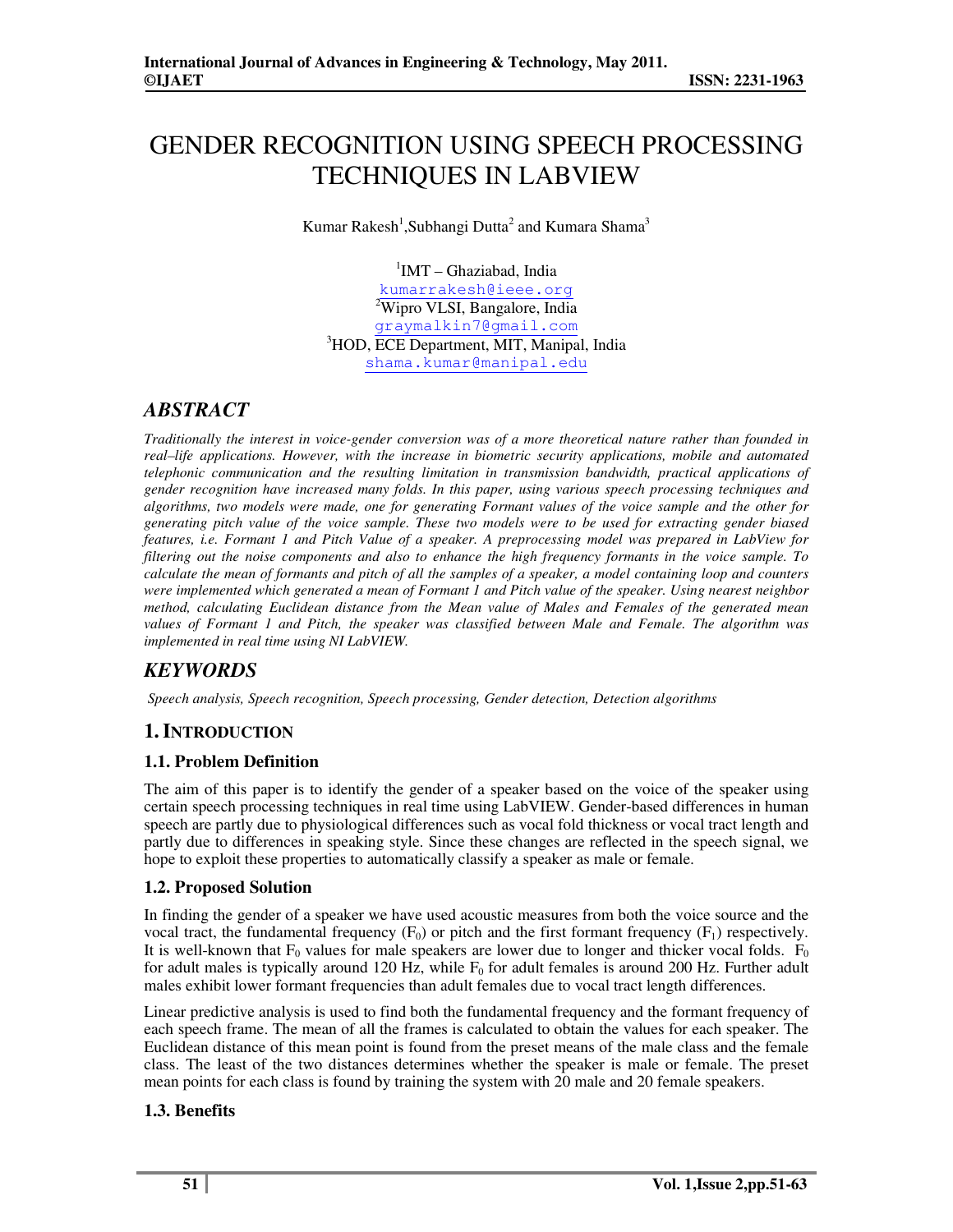Automatically detecting the gender of a speaker has several potential applications or benefits:

- Facilitating automatic speaker recognition by cutting the search space in half, therefore reducing computations and enhancing the speed of the system.
- Enhance speaker adaptation as a part of an automatic speech recognition system.
- Sorting telephone calls by gender for gender sensitive surveys.
- Identifying the gender and removing the gender specific components, higher compression rates can be achieved of a speech signal and thus enhancing the information content to be transmitted and also saving the bandwidth.

## **2. LITERATURE REVIEW**

### **2.1. Speech Processing Overview**

Speech processing techniques and various sound extractions has been discussed extensively in theory over a long period of time. We utilized some of the concepts developed over the time to implement the real time gender recognition module in LabVIEW

**2.1.1. Framing:** Framing is implemented after initial noise elimination of the speech signal. The recorded discrete signal  $s(n)$  has always a finite length  $N_{total}$ , but is usually not processed whole due to its quasi-stationary nature. The signal is framed into pieces of length *N*<<*Ntotal* samples. The vocal tract is not able to change its shape faster than fifty times per second, which gives us a period of 20 milliseconds during which the signal can be assumed to be stationary. The length *N* of the frames is based on a compromise between time and frequency resolution*.* Usually, an overlapping of the individual frames is used so as to increase precision of the recognition process.

**2.1.2. Windowing:** Before further processing, the individual frames are windowed. Windowed signal is defined as

$$
s_w(n)=s(n).w(n)
$$

where  $s_w(n)$  is the windowed signal,  $s(n)$  is the original signal *N* samples long, and  $w(n)$  is the window itself.

**2.1.3. Pre-Emphasis:** Pre-emphasis is processing of the input signal by a low order digital FIR filter so as to flatten spectrally the input signal in favor of vocal tract parameters. It makes the signal less susceptible to later finite precision effects. This filter is usually the first order FIR filter defined as  $s_n(n)=s(n)-a.s(n-1)$ 

Where a is a pre-emphasis coefficient lying usually in an interval of  $(0.9 \text{ to } 1)$ ,  $s(n)$  is the original signal, and  $s_p(n)$  is a pre-emphasized signal.

**2.1.4. Features Extraction Using Linear Predictive Analysis (LPC)** Feature extraction is a crucial phase of the speaker verification process. A well-chosen feature set can result in quality recognition just as a wrongly chosen feature set can result in a poor recognition. The basic discrete-time model for speech production consists of a filter that is excited by either a quasi-periodic train of impulses or a random noise source. The parameters of the filter determine the identity (spectral characteristics) of the particular sound for each of the two types of excitation.

The composite spectrum effects of radiation, vocal tract and glottal excitation are represented by a time-varying digital filter whose steady-state system function is of the form

$$
H(z) = \frac{G}{1 + \sum_{k=1}^p a_k z^{-k}}.
$$

where  $a_k$  are the filter coefficients and G is the gain factor.

The basic idea behind linear predictive analysis is that a speech sample can be approximated as a linear combination of past speech samples. By minimizing the sum of the squared differences over a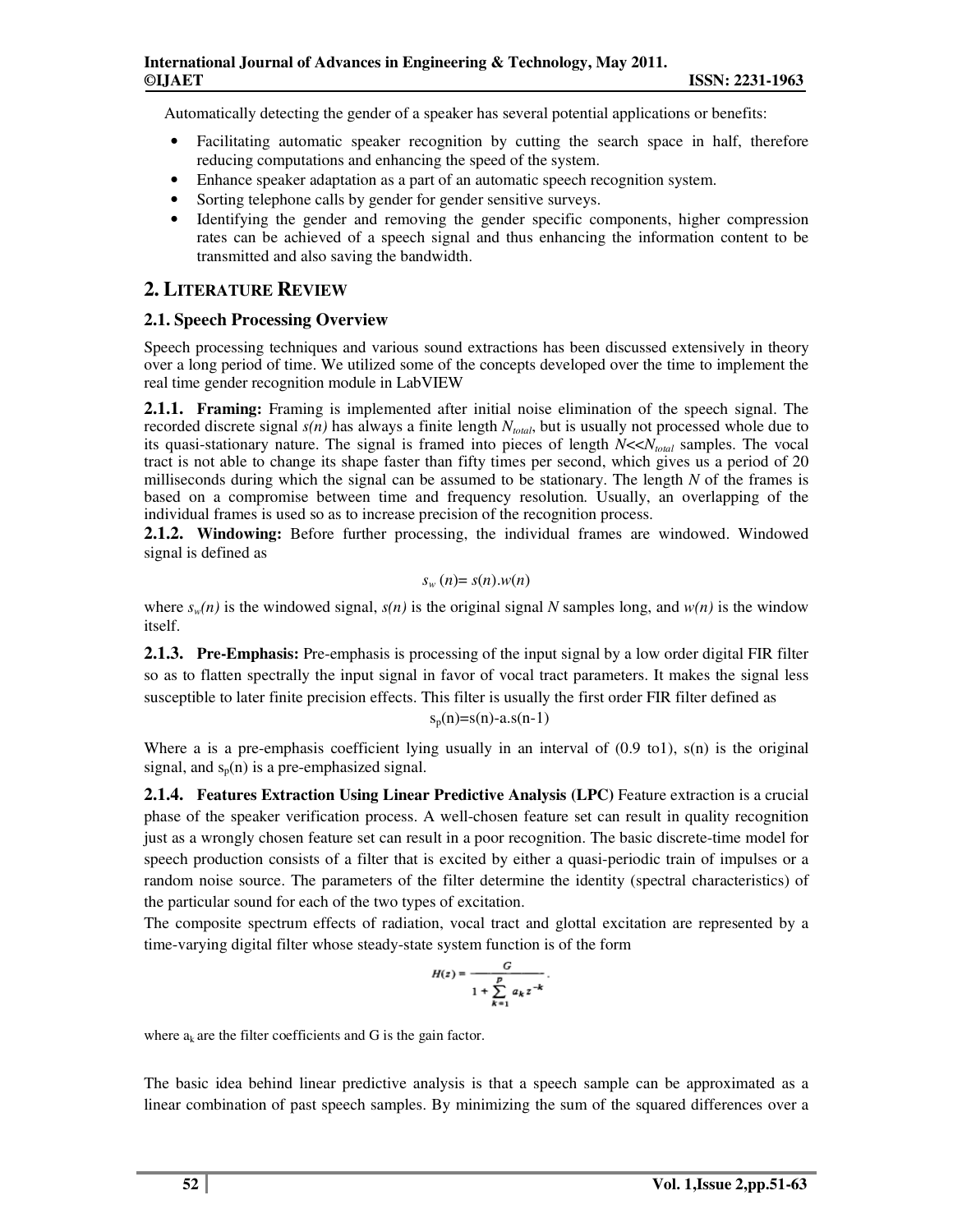finite interval between the actual speech sample and the linearly predicted ones, a unique set of predictor coefficients can be determined. In the all-pole model, therefore, we assume that the signal  $s(n)$ , is given as a linear combination of its past values and the excitation input  $u(n)$ ,

$$
s_n=-\sum_{k=1}^pa_ks_{n-k}+Gu_n
$$

#### **3. RELATED WORK**

#### **3.1 Work in Pitch Detection**

There is a substantial amount of work on the frequency of the voice fundamental  $(F_0)$  in the speech of speakers who differ in age and sex. The data reported nearly always include an average measure of  $F_{0}$ , usually expressed in Hz. Typical values obtained for  $F_0$  are 120 Hz for men and 200 Hz for women. The mean values change slightly with age. Many methods and algorithms are in use for pitch detection divided into two main camps, time domain analysis and frequency domain analysis.

#### **3.1.1 Time Autocorrelation Function (TA):**

A commonly used method to estimate pitch (fundamental frequency) is based on detecting the highest value of the Autocorrelation function (ACF) in the region of interest. For a given discrete time signal  $x(n)$ , defined for all *n*, the autocorrelation function is generally defined as

$$
R_{x}(\tau) = \lim_{N \to \infty} \frac{1}{2N+1} \sum_{n=-N}^{N} x(n) \cdot x(n+\tau),
$$
\n(1)

If  $x(n)$  is assumed to be exactly periodic with period *P*, i.e.,  $x(n)=x(n+P)$  for all *n*, then it is easy to show that the autocorrelation  $Rx$  ( $\tau$ )=  $Rx(\tau+P)$  is also periodic with the same period. Conversely, periodicity in the autocorrelation function indicates periodicity in the signal. For non-stationary signals, such as speech, the concept of a long-time autocorrelation measurement as given by (1) is not really suitable. In practice, short speech segments, consisting of only N samples, are operated with. That is why a short-time autocorrelation function, given by equation (2), is used instead.

$$
R_{x}(\tau) = \frac{1}{N} \sum_{n=0}^{N-1-m} x(n) \cdot x(n+\tau), \quad 0 \le \tau \le T
$$
 (2)

where *N* is the length of analyzed frame, *T* is the number of autocorrelation points to be computed. The variable  $\tau$  is called lag, or delay, and the pitch is equal to the value of lag  $\tau$ , which results in the maximum *R(*τ*)*.

#### **3.1.2 Average Magnitude Difference Function (AMDF)**

The AMDF is a variation of ACF analysis where, instead of correlating the input speech at various delays (where multiplications and summations are formed at each value), a difference signal is formed between the delayed speech and original, and at each delay value the absolute magnitude is taken. For a frame of *N* samples, the short-time difference function AMDF is defined by the relation (3):

$$
D_x(\tau) = \frac{1}{N} \sum_{n=0}^{N-1-m} \left| x(n) - x(n+\tau) \right|, \quad 0 \le \tau \le T
$$
 (3)

where  $x(n)$  are the samples of input speech and  $x(n+\tau)$  are the samples time shifted on  $\tau$  samples. The difference function is expected to have a strong local minimum if the lag  $\tau$  is equal to or very close to the fundamental period.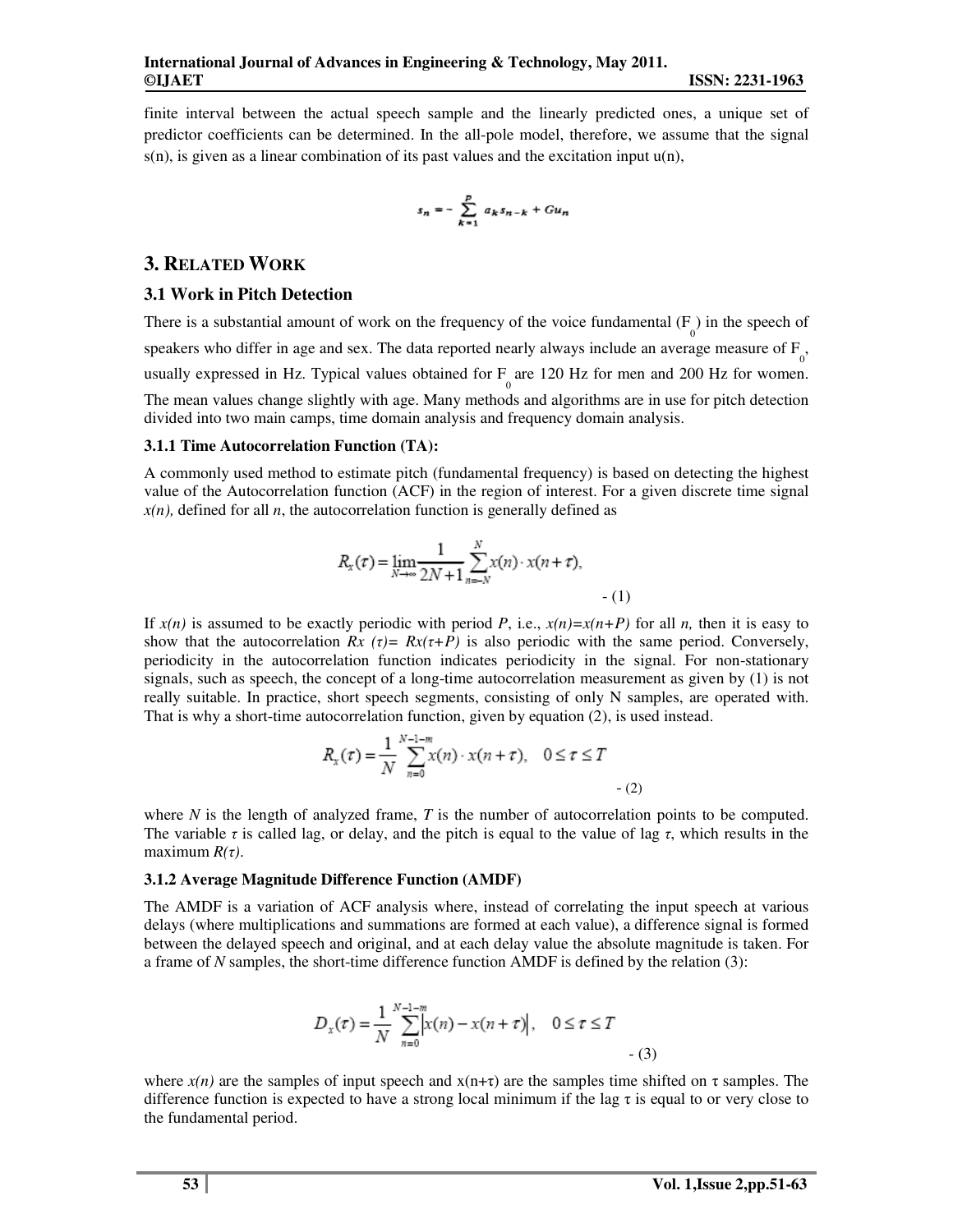Unlike the autocorrelation function, the AMDF calculations require no multiplications, which is a desirable property for real-time applications. PDA based on average magnitude difference function has relatively low computational cost and is easy to implement.

#### **3.1.3 Cepstrum Pitch Determination (CPD)**

Cepstral analysis also provides a way for the fundamental frequency estimation. The cepstrum of voiced speech intervals contains strong peak corresponding to the pitch period. Generally, the cepstrum is defined as an inverse Fourier transformation of the logarithmic spectrum of signal. For pitch determination, the real part of cepstrum is sufficient. The real cepstrum  $C(k)$  of the discrete signal  $s(n)$  can be calculated by (4):

$$
C(k) = \frac{1}{N} \left\| \sum_{p=0}^{N-1} S(p) \cdot e^{-j2\pi \cdot pk/N} \right\|, \tag{4}
$$

where  $S(p)$  is logarithmic magnitude spectrum of  $s(n)$ 

$$
S(p) = \log \left\| \sum_{n=0}^{N-1} s(n) \cdot e^{-j2\pi n p/N} \right\|.
$$
 (5)

The cepstrum is so-called because it turns the spectrum inside out. The x-axis of the cepstrum has units of quefrency (1/frequency). The cepstrum consists of peak occurring at a high quefrency equal to the pitch period in seconds and low quefrency information corresponding to the formant structure in the log spectrum. The cepstral peak corresponding to pitch period of voiced segments is clearly resolved and quite sharp. Hence, to obtain an estimate of the fundamental frequency from the cepstrum a peak is searched for in the quefrency region 0.002-0.02s corresponding to typical speech fundamental frequencies (50-500Hz).

#### **3.1.4 Using LPC Parameters**

This algorithm proposed by Markel is called the Simple Inverse Filtering Tracking method. The input signal after low-pass filtering and decimation is inverse filtered to give a signal with an approximately flat spectrum, which corresponds to the error signal. The digital inverse filter is given by

$$
A(z) = 1 + \sum_{i=1}^{M} a_i z^{-i},
$$

where M is specified. It is required to find the coefficients  $a_i$ ,  $i = 1, 2, \dots$  M such that the energy measured at the filter output  $\{y_n\}$  is minimized. The purpose of the linear predictive analysis is to spectrally flatten the input signal. If it were essentially flat except for random perturbations about a constant value (the case for unvoiced sounds) the transformed results would have a major peak at the time origin with low-amplitude values for all other terms. If the spectrum were essentially flat except for a definite periodic component whose peaks are separated by *Fo* (corresponding to a voiced sound) the transformed sequence would have a main peak at the origin with a secondary peak at *P* = l/Fo. The short-time auto-correlation of the inverse filtered signal is computed and the largest peak in the appropriate range is chosen.

#### **3.2 Work in Formant Tracking**

The speech waveform can be modeled as the response of a resonator (the vocal tract) to a series of pulses (quasi-periodic glottal pulses during voiced sounds, or noise generated at a constriction during unvoiced sounds). The resonances of the vocal tract are called formants, and they are manifested in the spectral domain by energy maxima at the resonant frequencies. The frequencies at which the formants occur are primarily dependent upon the shape of the vocal tract, which is determined by the positions of the articulators (tongue, lips, jaw, etc.). In continuous speech, the formant frequencies vary in time as the articulators change position.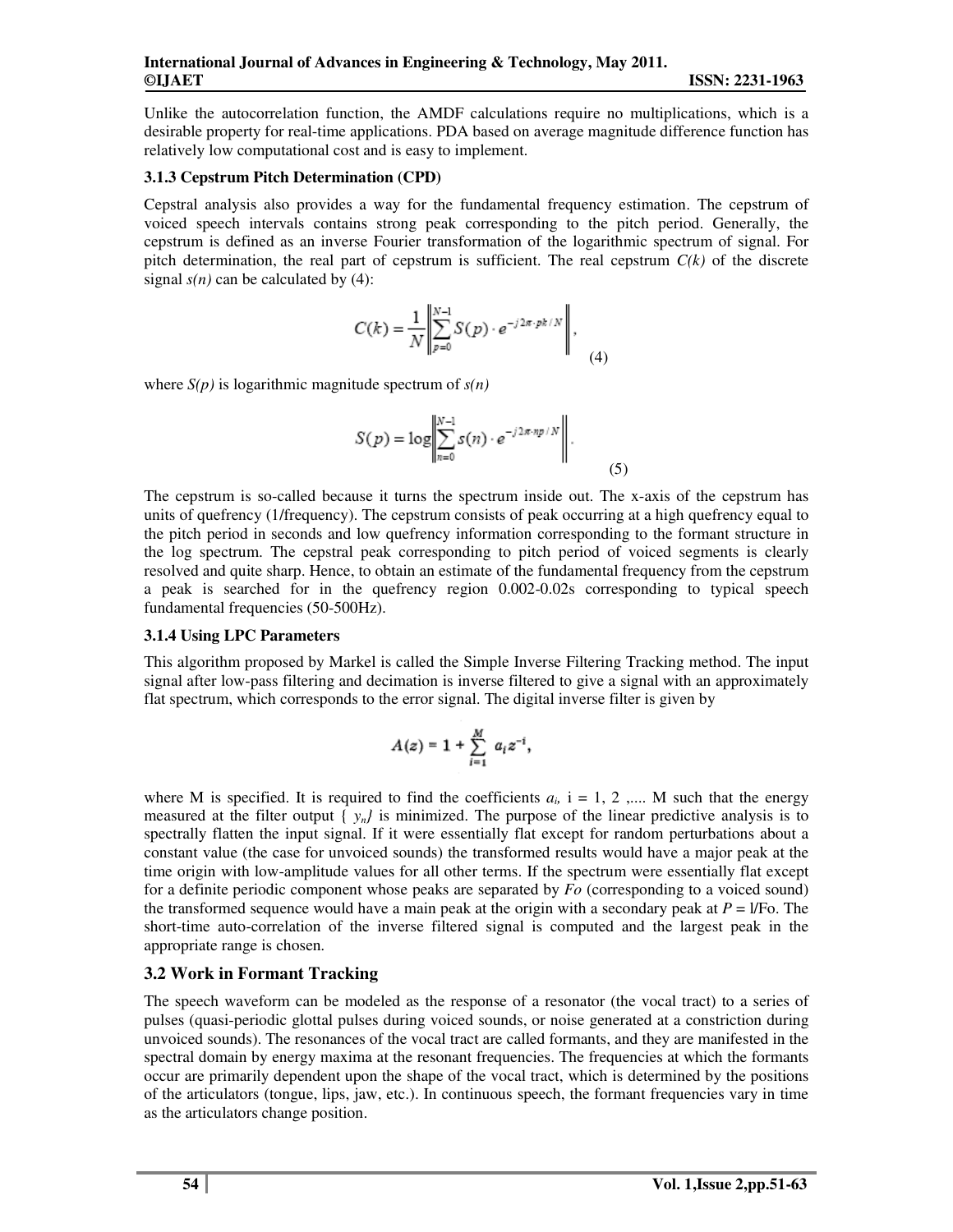The formant frequencies are an important cue in the characterization of speech sounds, and therefore, a reliable algorithm for computing these frequencies would be useful for many aspects of speech research, such as speech synthesis, formant vocoders, and speech recognition.

#### **3.2.1 Linear Prediction Coding Method:**

This frequently used technique for formant location involves the determination of resonance peaks from the filter coefficients obtained through LPC analysis of segments of the speech waveform . Once the prediction polynomial  $A(z)$  has been calculated, the formant parameters are determined either by "peak-picking" on the filter response curve or by solving for the roots of the equation  $A(z) = 0$ . Each pair of complex roots is used to calculate the corresponding formant frequency and bandwidth. The computations involved in "peak-picking" consist of either the use of the fast Fourier transform with a sufficiently large number of points to provide the prescribed accuracy in formant locations or the evaluation of the complex function  $A(e^{j\theta})$  at an equivalently large number of points.

#### **3.2.2 Cepstral Analysis Method:**

An improvement on the LPC analysis algorithm adopted the cepstral spectrum coefficient of LPC to acquire the parameters of formant. The log spectra display the resonant structure of the particular segment; i.e., the peaks in the spectrum correspond to the formant frequencies. The robustness of the improved algorithm was better when acquiring the formant of the fragment of vowel.

#### **3.2.3 Mel Scale LPC Algorithm:**

This algorithm combines a linear predictive analysis together with the Me1 psycho-acoustical perceptual scale for F1 and F2 estimation. In some speech processing applications, it is useful to employ a non linear frequency scale instead of the linear scale in Hz. In the analysis of speech signals for speech recognition, for example, it is common to use psychoacoustic perceptual scales, specially the Me1 scale**.** These scales result from acoustic perception experiments and establish a nonlinear spectral characterization for the speech signal. The relation between **the** linear scale (f in Hz) and the nonlinear Me1 scale (M in Mel) is given by

$$
M = 2595 \log_{10} \left[ \left( \frac{f}{700} \right) + 1 \right]
$$

The Discrete Fourier Transform in Mel scale (DFT-Mel) for each speech segment is first computed by sampling the continuous Fourier Transform at frequencies uniformly spaced in the Mel scale. The autocorrelation of the DFT-Mel is next calculated, followed by computation of the LPC filter in the Mel scale by the Levinson-Durbin algorithm. The angular position of its poles furnishes the formant frequencies in the Mel scale. The frequencies in Me1 are then converted in Hz by using the inverse of the above equation.

## **4. IMPLEMENTATION IN LAB VIEW**

#### **4.1. Approach To Implementation LabVIEW**

In order to determine the gender of a speaker we have used two features, pitch or fundamental frequency and the first formant to implement a nearest neighbor classifier. The flowchart for our system is as shown in Figure 1: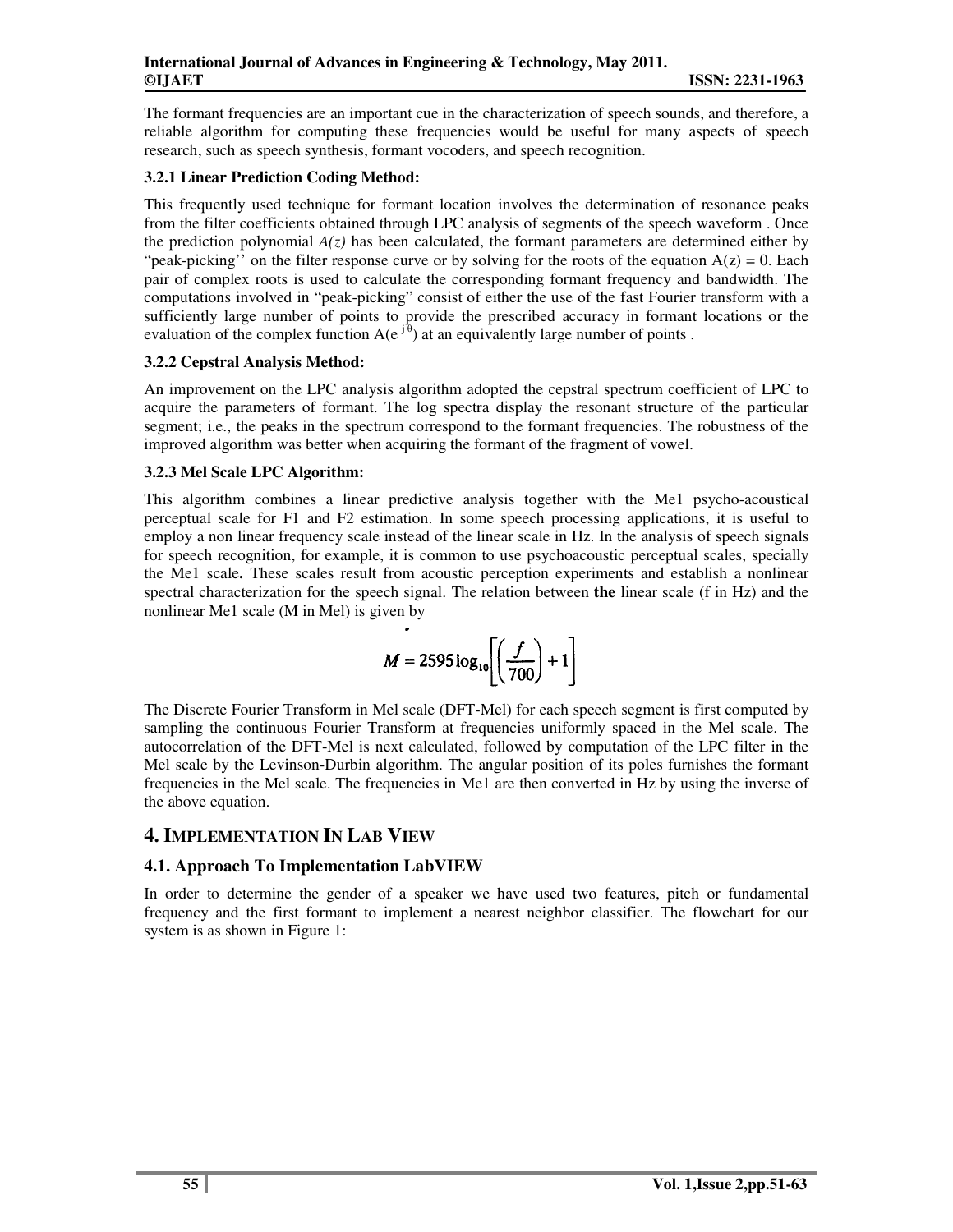

Figure 1. Flowchart of Algorithm used for Implementation in LabView.

#### **4.2. Using LabVIEW to Detect Formants and Pitch**

Several methods can be used to detect formant tracks and pitch contour. The most popular method however is the Linear Prediction Coding (LPC) method. This method applies an all-pole model to simulate the vocal tract.



Figure 2. Flow chart of formant detection with the LPC method

Applying the window  $w(n)$  breaks the source signal s(n) into signal blocks  $x(n)$ . Each signal block x(n) estimates the coefficients of an all-pole vocal tract model by using the LPC method. After calculating the discrete Fourier transform (DFT) on the coefficients  $A(z)$ , the peak detection of  $1/A(k)$ produces the formants.

| 1/A(z)<br>s(n<br>. PF<br>.PC<br>. .<br>e(n)<br><b>Real Cepstrum</b><br>A(z)<br>w(n)<br>Calculation | Real<br>Pitch<br>Cepstrum<br><b>Peak Detection</b> |
|----------------------------------------------------------------------------------------------------|----------------------------------------------------|
|----------------------------------------------------------------------------------------------------|----------------------------------------------------|

Figure 3.Flow chart of pitch detection with the LPC method

This method uses inverse filtering to separate the excitation signal from the vocal tract and uses the real cepstrum signal to detect the pitch. The source signal s(n) first goes through a low pass filter (LPF), and then breaks into signal blocks  $x(n)$  by applying a window w(n). Each signal block  $x(n)$ estimates the coefficients of an all-pole vocal tract model by using the LPC method. These coefficients inversely filter  $x(n)$ . The resulting residual signal  $e(n)$  passes through a system which calculates the real cepstrum. Finally, the peaks of the real cepstrum calculate the pitch.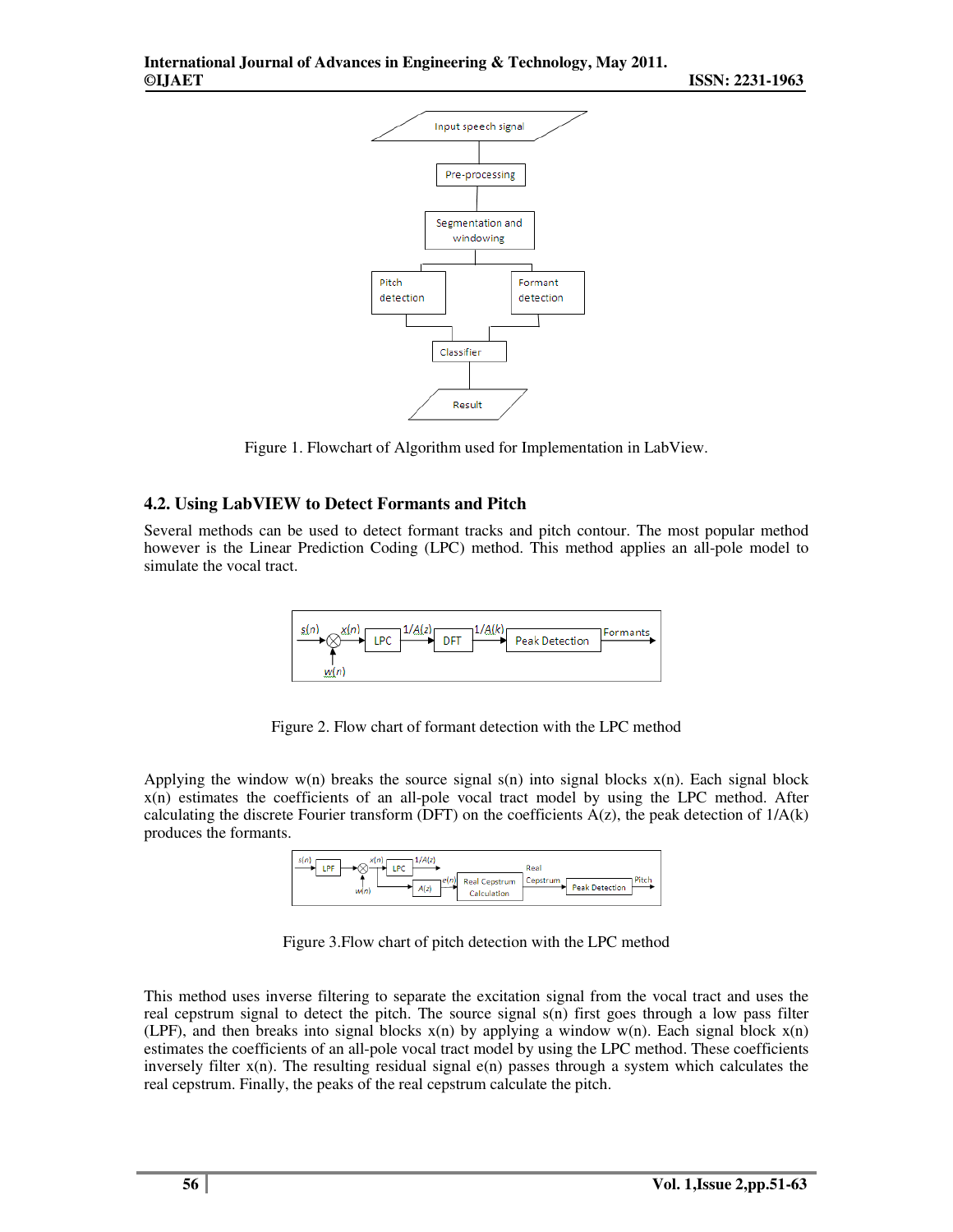#### **4.3. Implementing in LabVIEW**

To input the parameters for pre processing during the generation of formants and pitch, using control palette, various parameters were fed into the system. Figure 4 shows the front panel containing various input control functions

|                    | Cepstrum Bins           |                   |              |                         |              |   |              |                           |                     |        |
|--------------------|-------------------------|-------------------|--------------|-------------------------|--------------|---|--------------|---------------------------|---------------------|--------|
|                    | $\overline{c}$          | ÷                 | 200          | ÷                       | 0.9          | ÷ | 8800         | $\hat{\mathbf{v}}$        | 60                  | $\div$ |
| PITCH PARAMETERS   | Window.<br><b>Pitch</b> |                   | <b>Pitch</b> | Window Length Threshold | <b>Pitch</b> |   | <b>Pitch</b> | Sample Rate (Hz) AR Order | <b>Pitch</b>        |        |
|                    | $\overline{c}$          | ÷                 | 200          | ÷                       | 0.9          | ÷ | 8800         | $\div$                    | 60                  | $\div$ |
| FORMANT PARAMETERS | Window<br>Formant.      |                   | Formant      | Window Length Threshold | Formant      |   | Formant      | Sample Rate (Hz)          | AR Order<br>Formant |        |
|                    | Formant<br>8            | $\mathbf{A}$<br>₩ |              |                         |              |   |              |                           |                     |        |
|                    | width                   |                   |              |                         |              |   |              |                           |                     |        |

Figure 4. Data input interface in front panel

The values of Formant and Pitch generated after processing of the input speech signal based on input parameters were displayed on the front panel of every sample and were also exported in a Microsoft Excel sheet

|                                         | Start Formant SheeEnd      |                       | formant data |     |                |                | error out_formant          |
|-----------------------------------------|----------------------------|-----------------------|--------------|-----|----------------|----------------|----------------------------|
| Column                                  | Column                     | $^{4}$ $\frac{1}{38}$ | 2300         | lo  | $\overline{0}$ | $\overline{0}$ | code<br>status             |
| $\frac{2}{3}$ 2                         | 2                          | $f \parallel 0$       | 2000         | lo  | $\overline{0}$ | $\overline{0}$ | <b>BO</b><br>$\mathcal{P}$ |
| Row<br>印                                | <b>Row</b><br>$^{4}$ 10000 |                       | 2300         | llo | o              | n              | source                     |
|                                         |                            |                       | 2300         | lo  | o              | $\overline{0}$ | $\Delta \omega$            |
| Sheet No.<br>$\frac{2}{3}$ 1            |                            |                       | 3200         | lo  | $\overline{0}$ | $\theta$       | <b>DO</b>                  |
| Intensity Graph                         |                            | Formant Graph         |              |     |                |                |                            |
| $\frac{2}{3}$ o<br>$-29.585$            | 4                          | In<br>1500            |              |     |                |                |                            |
| $\frac{1}{2}$ 0                         | 쉐                          | 24<br>2300            |              |     |                |                |                            |
|                                         |                            |                       |              |     |                |                |                            |
| Pitch Graph<br>$\frac{E}{\pi}$ o<br>NaN |                            |                       |              |     |                |                |                            |
|                                         |                            |                       |              |     |                |                |                            |

Figure 5. Reading Values of Formant generated by the program

|                               |                               | No. of Formant Samples No. of Pitch Samples |                             |    |                       |                |                               |                |
|-------------------------------|-------------------------------|---------------------------------------------|-----------------------------|----|-----------------------|----------------|-------------------------------|----------------|
| 286                           |                               | 191                                         |                             |    | <b>RESULT</b><br>MALE |                | Male                          | Female         |
| Mean of Formant               |                               | Mean of Pitch                               |                             |    |                       |                |                               |                |
| 714.923                       | 143.659                       |                                             |                             |    |                       |                |                               |                |
| Start Pitch Sheet             | End                           |                                             | pitch data                  |    |                       |                | error out_pitch               |                |
| Column                        | Column.                       |                                             | $\frac{1}{T}$ 27<br>111.428 | lo | n                     | n              | status<br>$\mathcal{I}% _{0}$ | code<br>30     |
| $\frac{2}{7}$ 2<br><b>Row</b> | $\frac{7}{7}$ 2<br><b>Row</b> |                                             | $\frac{r}{r}$ 0<br>111.428  | lo | $\overline{0}$        | $\overline{0}$ | source                        |                |
| 印                             | (10000)                       |                                             | 110.035                     | lo | $\overline{0}$        | $\overline{0}$ |                               | $\sim$         |
|                               |                               |                                             | 110.035                     | 10 | $\overline{0}$        | $\overline{0}$ |                               |                |
| Sheet No.                     |                               |                                             | 108.677 0                   |    | $\overline{0}$        | $\overline{0}$ |                               | $\overline{a}$ |

Figure 6. Output of Result and Pitch values of all samples

The program may read from a .wav file as specified by the path into an array of waveform or may also take speech input in real time using Microphone as the requirement may be. For taking real time input, the VI was configured with sampling rate=22050 Hz and maximum length of speech signal=4 s.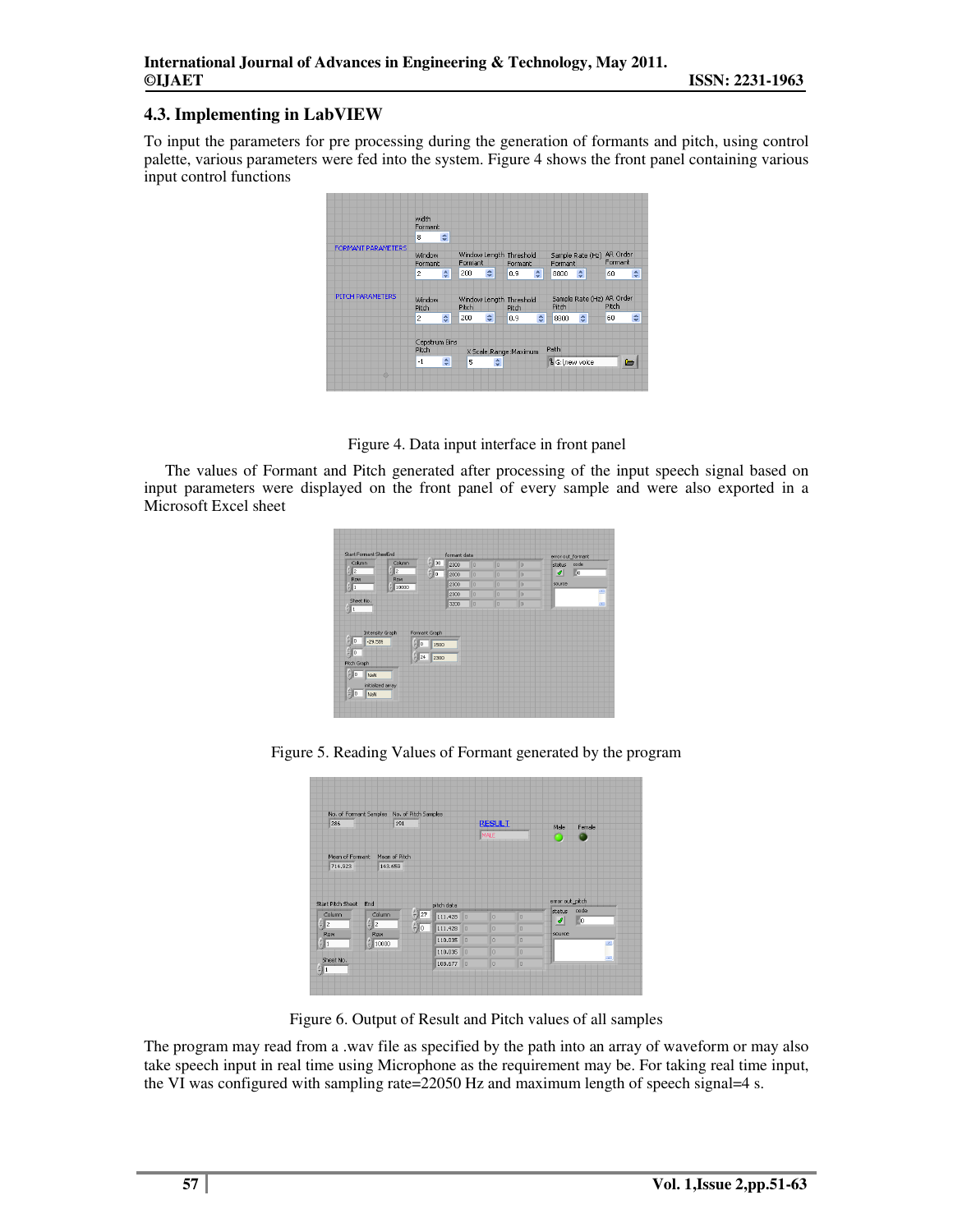#### **International Journal of Advances in Engineering & Technology, May 2011. ©IJAET ISSN: 2231-1963**

The signal is first band limited by a **3.5** kHz bandwidth low-pass filter to eliminate the high frequency noise. After that it is re-sampled with a **0.4** decimation factor to obtain a sampling frequency of 8.8kHz. The digitized speech signal is then put through a first-order FIR filter called a pre-emphasis filter. It results in an amplification of the higher frequency components and also serves to spectrally flatten the signal. The output of the pre-emphasis filter  $x(n)$  is related to the input  $s(n)$  by the difference equation:

$$
s(n) = x(n) - ax(n-1)
$$
, 0.9  $\leq$  a  $\leq$  1

We used  $a = 0.98$ 



Figure 7. Pre-Processing of input speech signal

The speech signal is then blocked into frames of N samples each and then processed by windowing each individual frame by a Hamming window so as to minimize the signal discontinuities at the beginning and end of each frame. If we define the window as  $w(n)$ ,  $0 \le n \le N-1$ , then the result of windowing the signal is the signal,  $x1(n)=x(n)w(n)$ . The hamming window has the form:

 $w(n)=0.54-0.46cos((2*pi*n)/(N-1))$ 

The Scaled Time Domain Window VI included in the LabVIEW Signal Processing Toolkit has been used for this purpose.



Figure 8. Input of Parameters for Pitch and Formant Generation

The formant location detection technique used by us involves the determination of resonance peaks from the filter coefficients obtained through LPC analysis of segments of the speech waveform. Once the prediction polynomial  $A(z)$  has been calculated using FFT method, the formant parameters were determined by "peak-picking'' technique. The Advanced Signal Processing Toolkit includes the Modeling and Prediction Vis that has been used to obtain the LPC coefficients or AR model coefficients.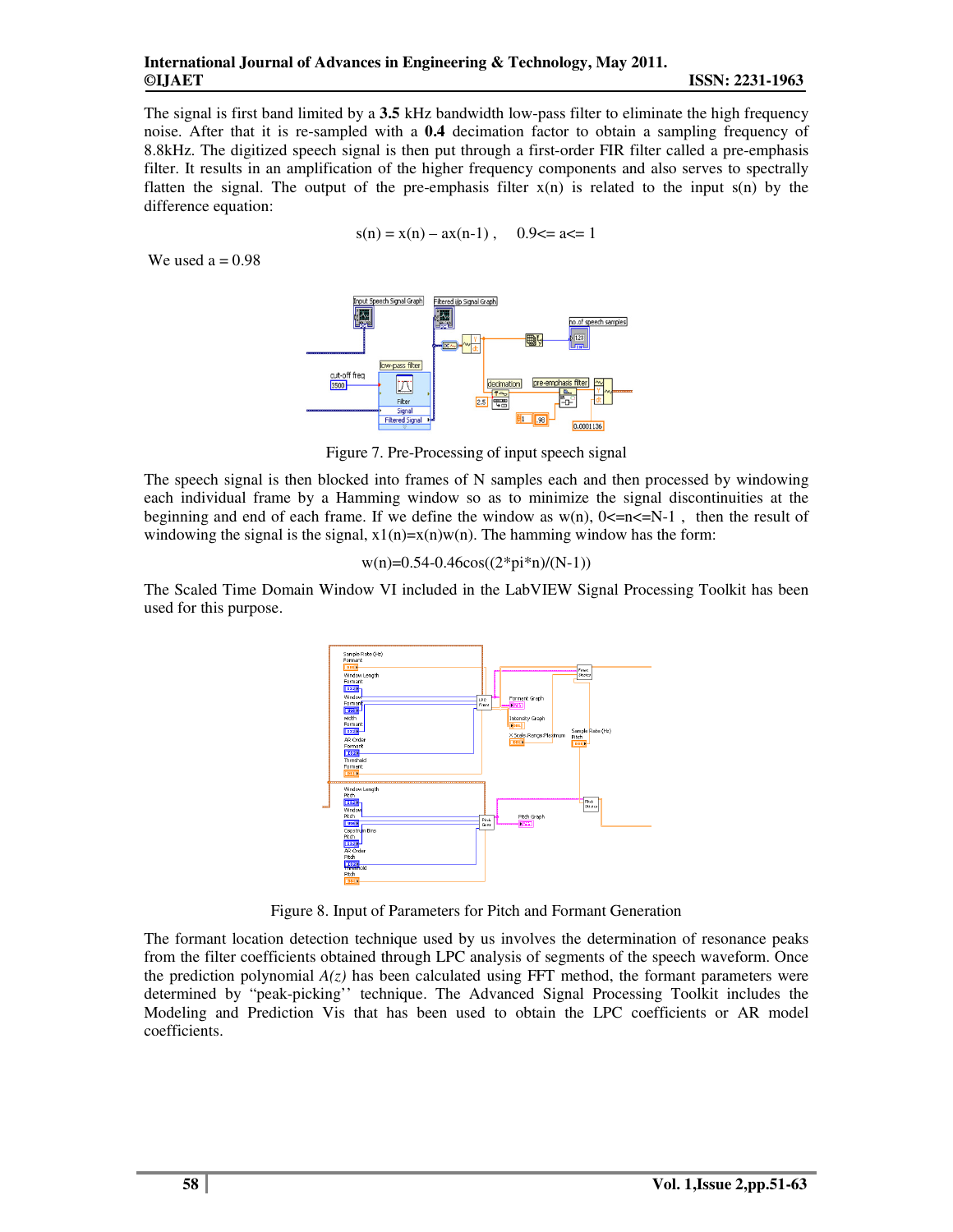

Figure 9. Formant Generation Sub VI

The pitch detection method uses inverse filtering to separate the excitation signal from the vocal tract response by using the linear prediction coefficients in a FIR filter. Cepstral analysis is used to determine the pitch period by calculating the real cepstrum of the filter output which gives a sharp peak in the vicinity of the pitch period. A peak detector is used with a preset threshold to determine the location of the peak. Inherent in the fundamental frequency extraction is the voiced-unvoiced decision. If the maximum value of the frame exceeds threshold, the frame is classified as voiced and the location of peak corresponds to the pitch period, T0. Otherwise, the frame is classified as unvoiced. The pitch period for voiced frames is converted to fundamental frequency by  $F0[Hz]=1/T0[s]$ .



Figure 10. Pitch Generation VI

A For Loop and shift registers were used to extract data elements for mean calculation.





The distances of the speaker's values from the mean of each class (male and female) were found using the Boolean, Numeric and Comparison palletes. The output is displayed on the front panel both as LED indicators as Well as text.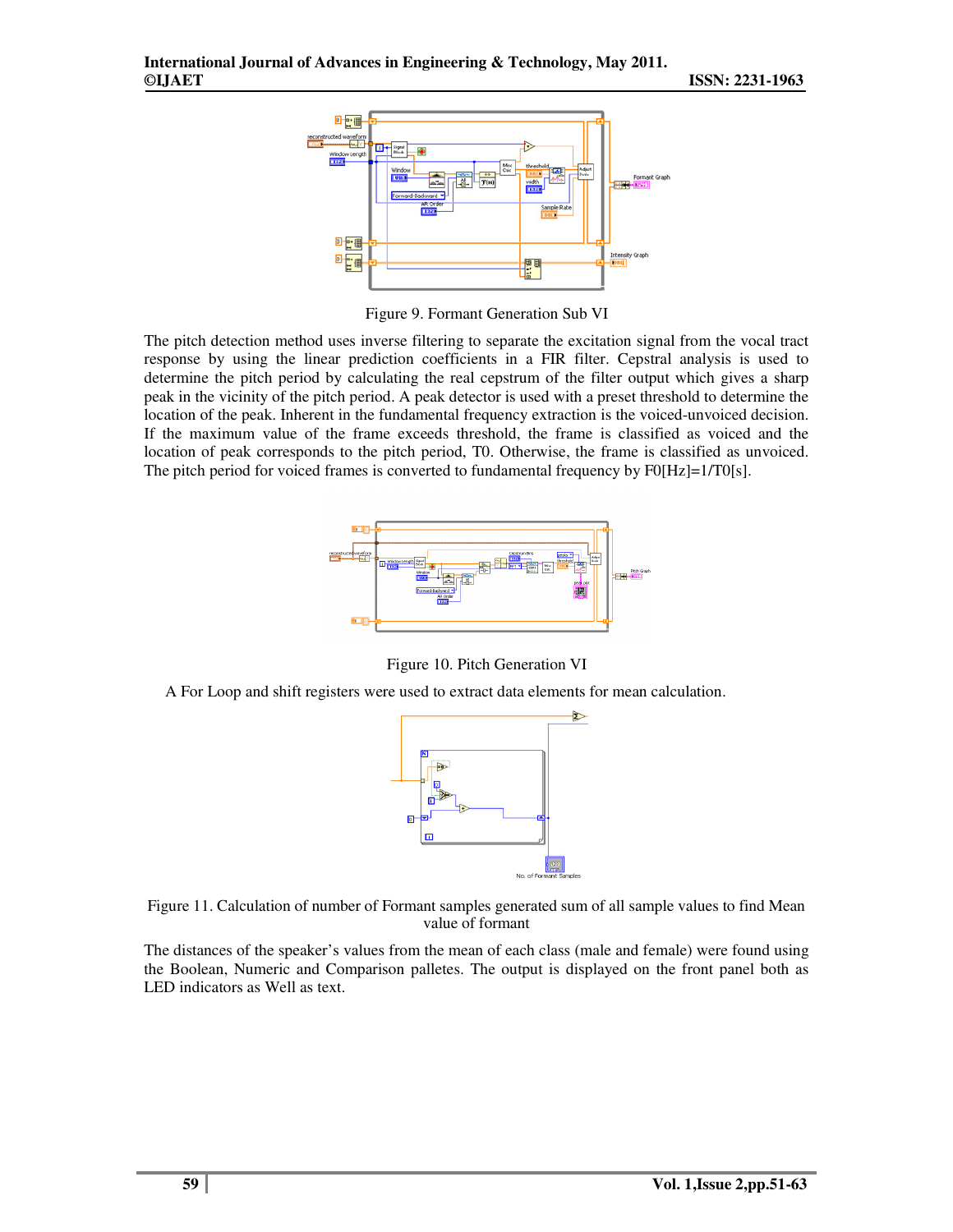

Figure 12. Calculation of Euclidean Distance from Male and Female Mean values for Classification

## **5. CONCLUSIONS**

#### **5.1. Results**

As per Hartmut Traunmüller and Anders Eriksson, typical value of  $F_0$  for Male is 120 Hz and 210 Hz for Females. Using the Table 6.1 and Table 6.2, mean value of  $F_1$  of Males and Females for the vowels is calculated. For male  $F_1$  is calculated to be 387 Hz and for Females  $F_1$  mean value 432 Hz.

TABLE 1. VALUE OF FORMANT 1 & 2 OF MALES FOR DIFFERENT VOWELS

| <b>MALE</b>   | F1    | Band | F2    | <b>Band</b> |
|---------------|-------|------|-------|-------------|
| <b>Vowels</b> | (Hz.) | (Db) | (Hz.) | (Db)        |
| A             | 609   | 78   | 1000  | 88          |
| E             | 400   | 64   | 1700  | 81          |
| T             | 238   | 73   | 1741  | 108         |
| ∩             | 325   | 73   | 700   | 80          |
| IΙ            | 360   | 51   | 750   | 61          |

| <b>MALE</b>   | $F_1$ (Hz.) | Band | $\mathbf{F}_2$ (Hz.) | Band |
|---------------|-------------|------|----------------------|------|
| <b>Vowels</b> |             | (Db) |                      | (Db) |
| А             | 650         | 69   | 1100                 | 95   |
| E             | 500         | 75   | 1750                 | 104  |
|               | 330         | 89   | 2000                 | 114  |
| O             | 400         | 86   | 840                  | 109  |
| U             | 280         | 70   | 650                  | 132  |

TABLE 2. VALUE OF FORMANTS 1 & 2 OF FEMALES FOR DIFFERENT VOWELS

These values of Mean of Pitch and Formant of Males and Females were fed into the system for discrimination between Male or Female speakers by finding the Euclidean distance of a speaker's mean pitch and formant from these two mean values on a 2 dimensional plot. Random samples of 20 males and 20 females were fed into the system to check the efficiency and functioning of the same. Table 6.3 lists the data obtained after running the system.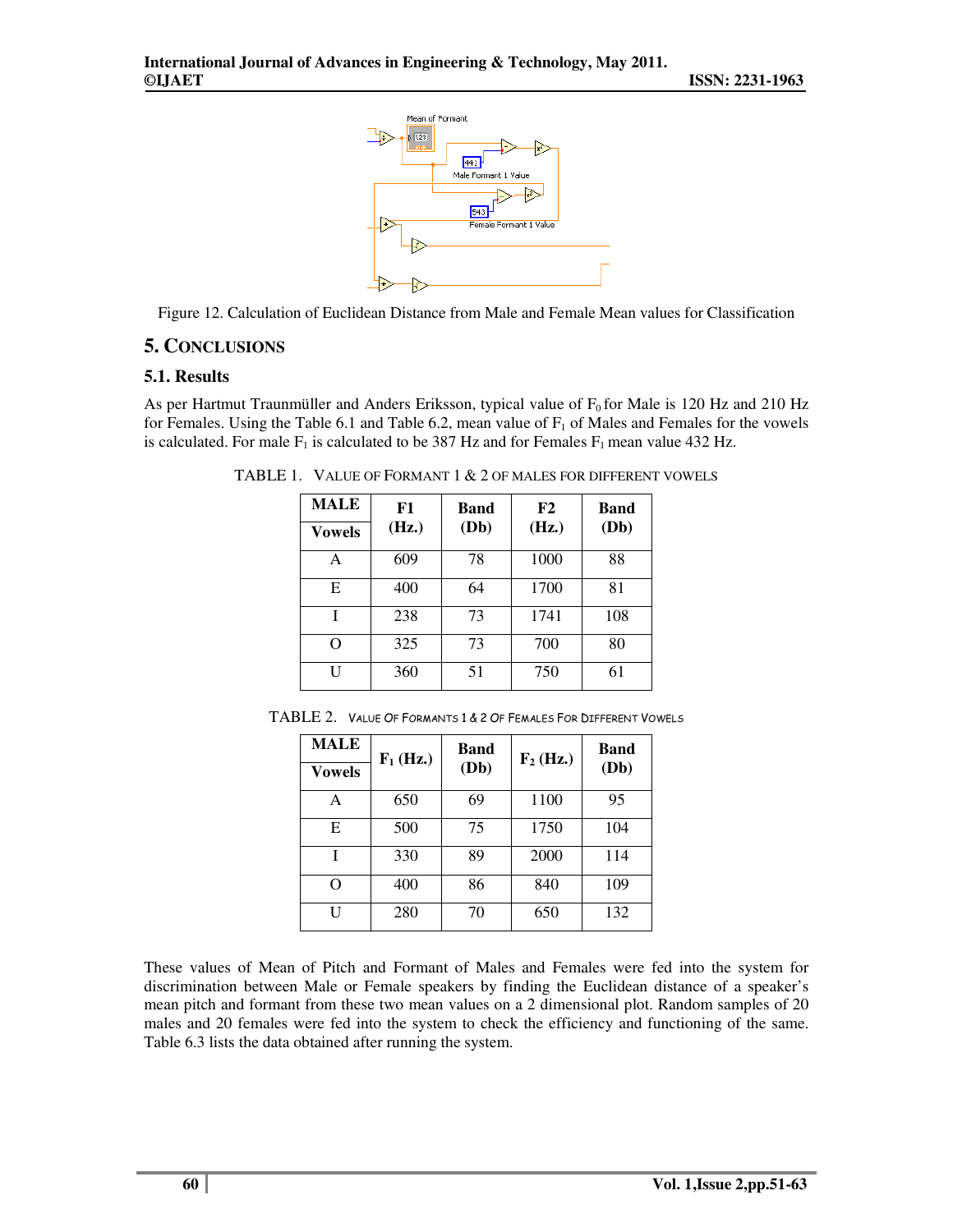| Sample No.      | Formant 1 | Pitch   | <b>Detection</b> | <b>Result</b>    |
|-----------------|-----------|---------|------------------|------------------|
| 1               | 505.501   | 160.754 | <b>MALE</b>      | <b>CORRECT</b>   |
| $\overline{2}$  | 695.574   | 176.046 | <b>FEMALE</b>    | <b>CORRECT</b>   |
| 3               | 1460.23   | 173.303 | <b>FEMALE</b>    | <b>CORRECT</b>   |
| $\overline{4}$  | 885.016   | 155.239 | <b>MALE</b>      | <b>CORRECT</b>   |
| 5               | 761.23    | 173.209 | <b>FEMALE</b>    | <b>CORRECT</b>   |
| 6               | 714.923   | 143.659 | <b>MALE</b>      | <b>CORRECT</b>   |
| $\tau$          | 522.094   | 173.754 | <b>MALE</b>      | <b>CORRECT</b>   |
| 8               | 679.827   | 147.77  | <b>MALE</b>      | <b>CORRECT</b>   |
| 9               | 784.476   | 189.635 | <b>FEMALE</b>    | <b>CORRECT</b>   |
| 10              | 476.131   | 143.516 | <b>MALE</b>      | <b>CORRECT</b>   |
| 11              | 748.839   | 190.553 | <b>FEMALE</b>    | <b>CORRECT</b>   |
| 12              | 1160.29   | 181.695 | <b>FEMALE</b>    | <b>CORRECT</b>   |
| 13              | 1080.04   | 147.02  | <b>MALE</b>      | <b>CORRECT</b>   |
| $\overline{14}$ | 859.214   | 179.296 | <b>FEMALE</b>    | <b>CORRECT</b>   |
| 15              | 971.238   | 186.185 | <b>FEMALE</b>    | <b>CORRECT</b>   |
| $\overline{16}$ | 1095.92   | 158.924 | <b>MALE</b>      | <b>CORRECT</b>   |
| 17              | 574.057   | 149.024 | <b>MALE</b>      | <b>CORRECT</b>   |
| 18              | 698.892   | 171.991 | <b>FEMALE</b>    | <b>CORRECT</b>   |
| 19              | 709.21    | 189.829 | <b>FEMALE</b>    | <b>CORRECT</b>   |
| 20              | 1310.904  | 177.549 | <b>FEMALE</b>    | <b>CORRECT</b>   |
| 21              | 469.689   | 139.753 | <b>MALE</b>      | <b>CORRECT</b>   |
| 22              | 671.406   | 179.597 | <b>FEMALE</b>    | <b>CORRECT</b>   |
| 23              | 939.004   | 134.418 | <b>MALE</b>      | <b>CORRECT</b>   |
| 24              | 809.216   | 151.235 | <b>MALE</b>      | <b>CORRECT</b>   |
| 25              | 798.291   | 183.719 | <b>FEMALE</b>    | <b>CORRECT</b>   |
| 26              | 749.231   | 157.821 | <b>MALE</b>      | <b>CORRECT</b>   |
| 27              | 914.619   | 191.605 | <b>FEMALE</b>    | <b>CORRECT</b>   |
| 28              | 861.681   | 178.216 | <b>FEMALE</b>    | <b>CORRECT</b>   |
| 29              | 711.191   | 174.997 | <b>FEMALE</b>    | <b>CORRECT</b>   |
| 30              | 910.353   | 183.512 | <b>FEMALE</b>    | <b>CORRECT</b>   |
| 31              | 2150.81   | 169.182 | <b>MALE</b>      | <b>INCORRECT</b> |
| 32              | 627.236   | 152.43  | <b>MALE</b>      | <b>CORRECT</b>   |
| 33              | 731.902   | 190.041 | <b>FEMALE</b>    | <b>CORRECT</b>   |
| 34              | 829.621   | 148.051 | <b>MALE</b>      | <b>CORRECT</b>   |

TABLE 3. RESULT OF GENDER DETECTION LABVIEW PROGRAM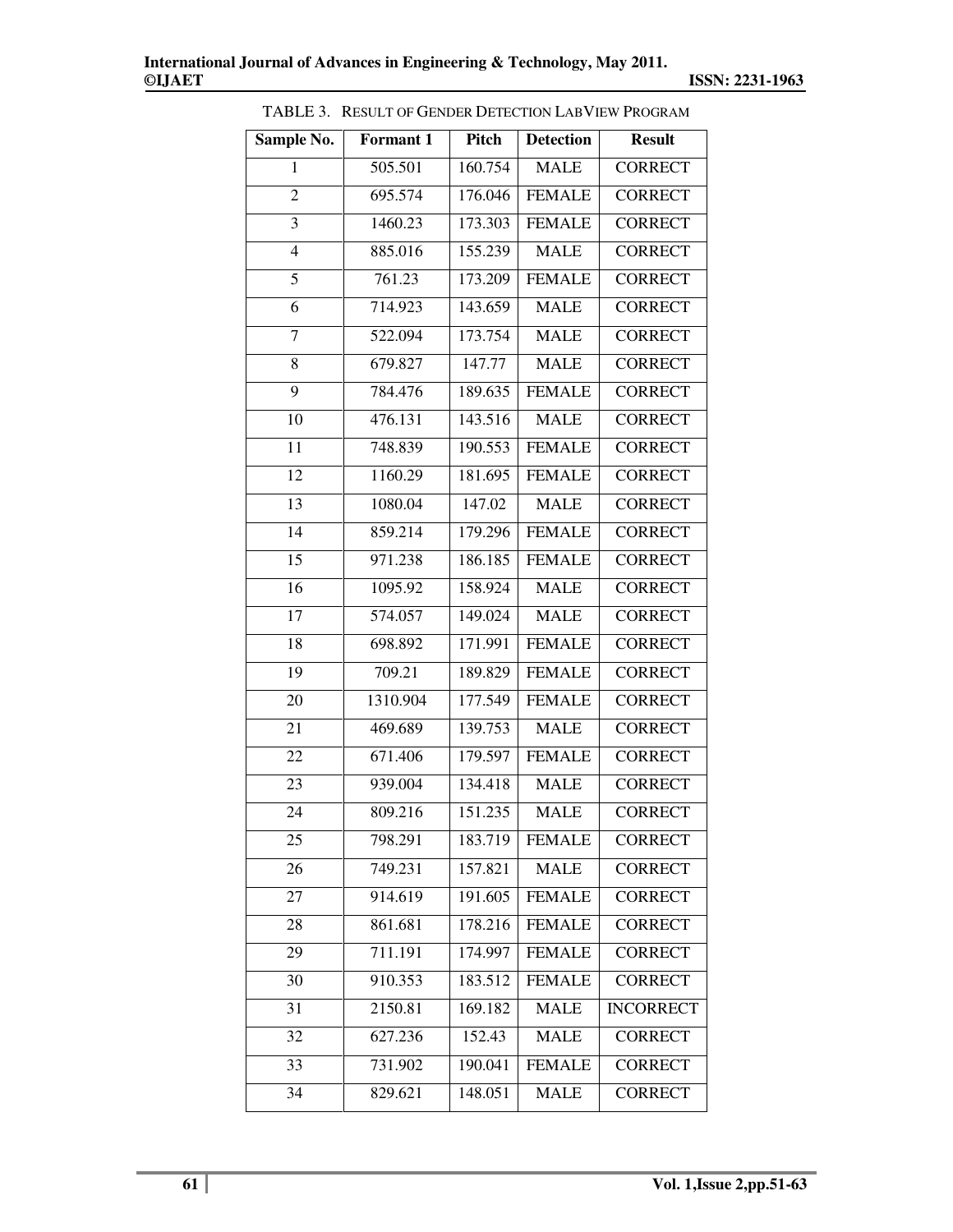#### **5.2. Conclusion**

Considering the efficiency of the results obtained, it is concluded that the algorithm implemented in LabView is working successfully. Since the algorithm does not extract the vowels from the speech, the value obtained for Formant 1 were not completely correct as they were obtained by processing all the samples of the speech. It was also observed that by increasing the unvoiced part in the speech, like the sound of 's', the value of pitch increases hampering the gender detection in case of Male samples. Likewise by increasing the voiced, like the sound of 'a', decreases the value of pitch but the system takes care of such dip in value and results were not affected by the same. Different speech by the same speaker spoken in the near to identical conditions generated the same pitch value establishing the system can be used for speaker identification after further work.

### **5.3. Further Work**

By identifying the gender and removing the gender specific components, higher compression rates can be achieved of a speech signal, thus enhancing the information content to be transmitted and also saving the bandwidth. Our work related to gender detection showed that the model can successfully be implemented in Speaker Identification, separating the male and female speaker to reduce the computation involved at later stage. Further work is also needed with regard to formant calculation by extracting the vowels from the speech. While working on formants we concluded that including formant for gender detection would make the system text dependent.

## **REFERENCES**

- [1] Eric Keller, "*Fundamentals Of Speech Synthesis And Speech Recognition*".
- [2] Lawrence Rabiner, "*Fundamentals of Speech Recognition*".
- [3] Milan Sigmund. "*Gender Distinction Using Short Segments Of Speech Signal*".
- [4] John Arnold. "*Accent, Gender, And Speaker Recognition With Products Of Experts*".
- [5] Florian Metze, Jitendra Ajmera, Roman Englert, Udo Bub; Felix Burkhardt, Joachim Stegmann; Christian M¨Uller; Richard Huber; Bernt Andrassy, Josef G. Bauer, Bernhard Little. "*Comparison of Four Approaches to Age And Gender Recognition For Telephone Applications*".
- [6] Hui Lin, Huchuan Lu, Lihe Zhang. "*A New Automatic Recognition System Of Gender, Age And Ethnicity*".
- [7] E. Jung, A. Scwarbacher, R Lawlor. "*Implementation of Real Time Pitch Detection For Voice Gender Normalization."*
- [8] Fan Yingle Yi Li And Tong Qinye. "*Speaker Gender Identification Based On Combining Linear And Nonlinear Features*".
- [9] Eluned S Parris And Michael J Carey. "*Language Independent Gender Identification*".
- [10] W. H. Abdulla & N. K. Kasabov. "*Improving Speech Recognition Performance Through Gender Separation*".
- [11] Huang Ting Yang Yingchun Wu Zhaohui. "*Combining Mfcc And Pitch To Enhance The Performance Of The Gender Recognition.*"
- [12] Tobias Bocklet1, Andreas Maier, Josef G. Bauer, Felix Burkhardt, Elmar N¨Oth. "*Age And Gender Recognition For Telephone Applications Based On Gmm Supervectors And Support Vector Machines*".
- [13] D.G.Childers, Ke Wu, K.S.Bae & D.M.Hicks. "*Automatic Recognition Of Gender By Voice*".
- [14] Yen-Liang Shue and Markus Iseli. "*The Role Of Voice Source Measures On Automatic Gender Classification*".
- [15] Deepawale D.S., Bachu R., Barkana B.D. "*Energy Estimation Between Adjacent Formant Frequencies To Identify Speakers' Gender*".
- [16] Yu-Min Zeng, Zhen-Yang Wu, Tiago Falk, Wai-Yip Chan. Robust "*Gmm Based Gender Classification Using Pitch And Rasta-Plp Parameters Of Speech*".
- [17] John D. Markel, "*Application of a Digital Inverse Filter for Automatic Formant and Fo Analysis*".
- [18] Roy C. Snell and Fausto Milinazzo, "*Formant Location From LPC Analysis Data*".
- [19] Stephanie S. Mccandless, "*An Algorithm For Automatic Formant Extraction Using Linear Prediction Spectra*" .
- [20] John Makhoul,"*Linear Prediction: A Tutorial Review*".